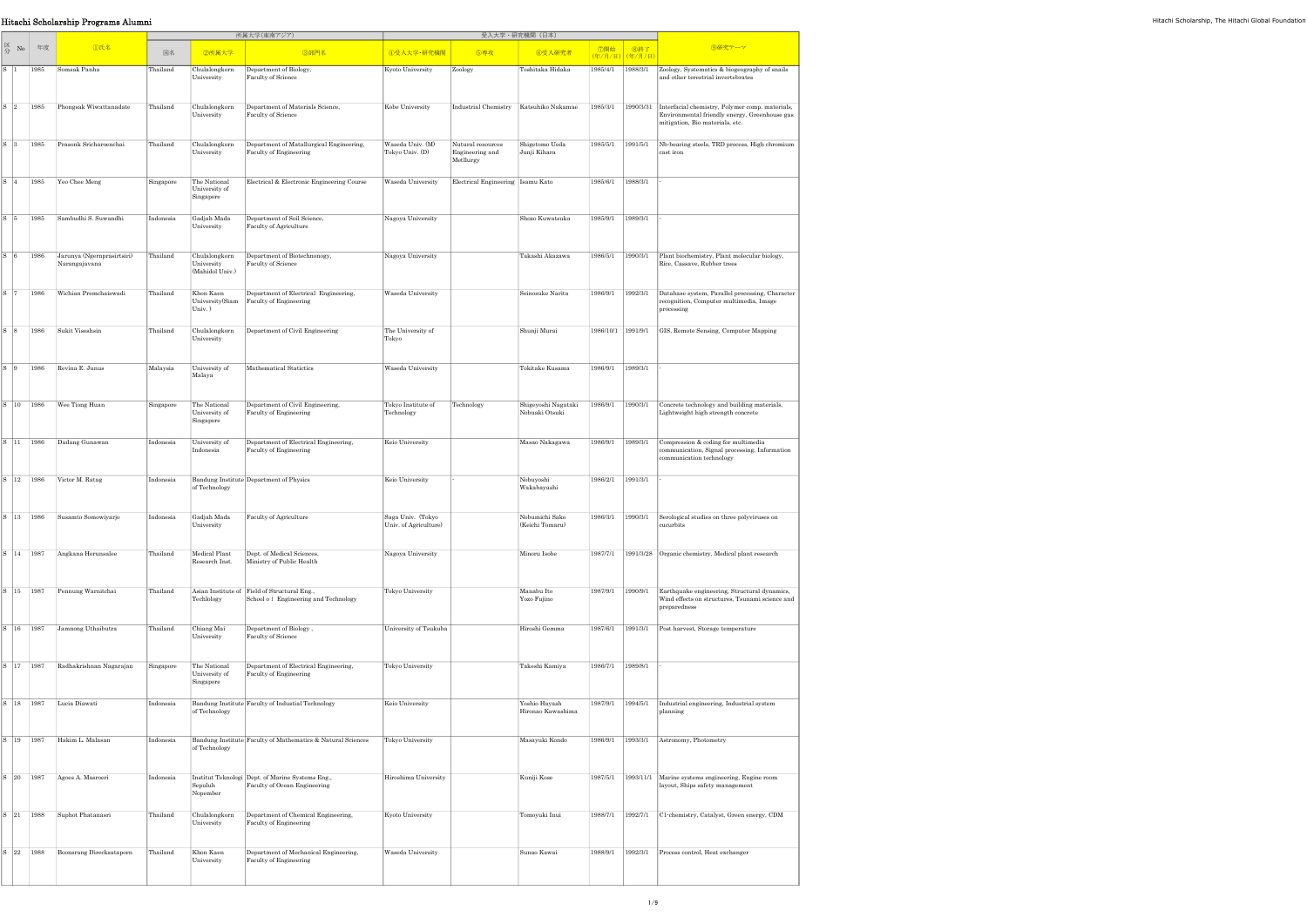S 44 1991 Sathorn Suwan Thailand

|  |                                                                                                                       | Hitachi Scholarship Programs Alumni                                                           |             |                                                             |                                                                                             |                                       |                           |                                      |                   |                   |                                                                                                                              |
|--|-----------------------------------------------------------------------------------------------------------------------|-----------------------------------------------------------------------------------------------|-------------|-------------------------------------------------------------|---------------------------------------------------------------------------------------------|---------------------------------------|---------------------------|--------------------------------------|-------------------|-------------------|------------------------------------------------------------------------------------------------------------------------------|
|  |                                                                                                                       |                                                                                               |             |                                                             | 所属大学(東南アジア)                                                                                 |                                       |                           | 受入大学・研究機関(日本)                        |                   |                   |                                                                                                                              |
|  | $\begin{array}{ c c c }\n\hline\n\Xi & \text{No} & \text{fig} \\ \hline\n\hat{\mathcal{H}} & \text{N0} & \end{array}$ | <b>①氏名</b>                                                                                    | 国名          | 2所属大学                                                       | ③部門名                                                                                        | 4受入大学·研究機関                            | 5専攻                       | 6受入研究者                               |                   |                   | 9研究テーマ                                                                                                                       |
|  |                                                                                                                       | S 23 1988 Pradit Terdtoon                                                                     | Thailand    | Chiang Mai<br>University                                    | Department of Mechanical Engineering,<br>Faculty of Engineering                             | University of Tsukuba Engineering     | Mechanics                 | Masahide Murakami                    |                   |                   | 1988/9/1 1992/3/1 Heat pipe, Heat exchanger                                                                                  |
|  |                                                                                                                       | S 24 1988 Bambang Riyanto Trilaksono Indonesia                                                |             | of Technology                                               | Bandung Institute School of Electrical Engineering and Informatics Waseda University        |                                       |                           | Etsujiro Shimemura                   |                   |                   | 1988/9/1 1994/3/1 Control engineering, Robust control, Intelligent<br>control & systems, Active noise control, Robotics      |
|  |                                                                                                                       | S 25 1988 Maulani Tri Agustina                                                                | Indonesia   | <b>Bandung Institute</b><br>of Technology                   |                                                                                             | <b>Waseda University</b>              |                           | Katsuhiro Yamamoto 1988/9/1 1991/3/1 |                   |                   |                                                                                                                              |
|  |                                                                                                                       | S 26 1988 Lim Poh Yam                                                                         | Singapore   | The National<br>University of<br>Singapore                  | Department of Biochemistry,<br>Faculty of Medicine                                          | Nagoya University                     | Biochemical<br>Regulation | Takashi Akazawa                      | 1988/9/1 1992/3/1 |                   |                                                                                                                              |
|  |                                                                                                                       | S 27 1989 Somchai Jongwutiwes                                                                 | Thailand    | Chulalongkorn<br>University                                 | Department of Parasitology,<br>Faculty of Medicine                                          | Nagasaki University Tropical Medicien |                           | Hiroji Kanbara                       |                   |                   | 1989/2/1 1993/3/1   Malaria, Plasmodium                                                                                      |
|  |                                                                                                                       | $ S $ 28   1989   Tippawan Singtripop                                                         | Thailand    | Chiang Mai<br>University                                    | Department of Biology,<br>Faculty of Science                                                | Tokyo University                      |                           |                                      |                   |                   | Seiichiro Kawashima 1989/7/1 1993/3/1   Insect endocrinology, Bamboo borer, Juvenile<br>hormone                              |
|  |                                                                                                                       | S 29   1989   Anchaleeporn Waritswat                                                          | Thailand    | Institute of<br>Technology<br>Ladkrabang                    | King Mongkut's Department of Chemical Engineering,<br>Faculty of Engineering                | Kyoto University                      |                           | Tomoyuki Inui                        |                   |                   | 1989/7/1   1994/3/1   Catalysis, Adsorption, HFSLM, Clean technology                                                         |
|  |                                                                                                                       | S 30 1989 Achmad Jazidie                                                                      | Indonesia   | Sepuluh<br>Nopember                                         | Institut Teknologi Department of Electrical Engineering,<br>Faculty of Industial Technology | Hiroshima University Engineering      |                           | Koji Ito<br>Mitsuo Nagamachi         |                   |                   | 1989/7/1   1995/4/1   Control engineering, Robotic control, E-Learning                                                       |
|  |                                                                                                                       | $\begin{array}{ c c c c c } \hline S & 31 & 1989 & \text{Dradjad Irianto} \hline \end{array}$ | Indonesia   | of Technology                                               | Bandung Institute Faculty of Industial Technology                                           | Keio University                       |                           | Yasutoshi Washio                     |                   |                   | 1989/9/1 1996/2/15 Quality engineering and management                                                                        |
|  |                                                                                                                       | S 32   1989   Wirote Khlibsuwan                                                               | Thailand    | Khon Kaen<br>University                                     | Dept. of Plant Science & Agricultural Resources, Saga University<br>Faculty of Agriculture  |                                       |                           | N. Ishibashi, S. Tojo<br>Eizo Kondo  |                   |                   | 1989/9/1 1993/3/1 Entomopathogenic nematodes for the biological<br>control of insects                                        |
|  |                                                                                                                       | S 33 1989 Heru Santoso Budi Rochardjo                                                         | Indonesia   | Gadjah Mada<br>University                                   | Department of Mechanical Engineering,<br>Faculty of Engineering                             | Keio University                       |                           | Masao Shimizu                        |                   |                   | 1989/9/1   1995/9/1   Fracture mechanism, Fiber reinforced composites                                                        |
|  |                                                                                                                       | S 34 1990 Fatchan Nurrochmad                                                                  | Indonesia   | Gadjah Mada<br>University                                   | Department of Civil Engineering,<br>Faculty of Engineering                                  | Kyushu University                     |                           | Masaharu Kuroda                      |                   |                   | 1990/4/1 1993/4/1 Trigation system, Water management                                                                         |
|  |                                                                                                                       | S 35 1990 Chaiwat To-anun                                                                     | Thailand    | Chiang Mai<br>University                                    | Department of Plant Pathology,<br>Faculty of Agriculture                                    | Kinki University                      |                           | Seiji Ouchi                          | 1990/6/1          |                   | 1995/3/28 Molecular plant microbe interaction, Fungal<br>phylogeny and evolution and biological control of<br>plant diseases |
|  |                                                                                                                       | S 36 1990 Jonathan L. Salvacion                                                               | Philippines | Philippines,<br>Diliman<br>(Mapua Inst. of                  | University of the Department of Chemical Engineering                                        | Tokyo Institute of<br>Technology      | Technology                | Kozo Koide<br>Kazuhisa Ohtaguchi     |                   |                   | 1990/10/1   1995/10/1   Effect of alcohols                                                                                   |
|  |                                                                                                                       | S 37 1990 Nitisak Sawasjirakij (Somsak Thailand<br>Sarangbin)                                 |             | Tech.)<br>Khon Kaen<br>University<br>(N.Bangkok<br>College) | Departmen of Chemistry,<br>Faculty of Science<br>(Faculty of Information)                   | Waseda University                     |                           | Shoji Usami                          |                   |                   | 1990/8/1   1994/3/1   Citric acid production, Cloning of enzymes                                                             |
|  |                                                                                                                       | S 38 1990 Achmad Hery Fuad                                                                    | Indonesia   | University of<br>Indonesia                                  | Department of Architecture,<br>Faculty of Engineering                                       | Waseda University                     |                           | Kouichi Tonuma                       |                   | 1990/9/1 1993/3/1 | Architecture, Urban design, Urbanism                                                                                         |
|  |                                                                                                                       | S 39   1990 Hilwadi Hindersah                                                                 | Indonesia   | of Technology                                               | Bandung Institute School of Electrical Engneering and Informatics   Keio University         |                                       |                           | Akira Sano                           |                   |                   | 1990/9/1   1993/3/1   Robotics, Adaptive control and computer vision                                                         |
|  |                                                                                                                       | S 40 1990 Ariya Chindamporn                                                                   | Thailand    | Chulalongkorn<br>University                                 | Department of Microbiology,<br>Faculty of Medicine                                          | Nagoya University                     |                           | Kenji Tanaka                         |                   |                   | 1990/9/1   1995/3/1   Pathogenic fungi and Pythium insidiosum<br>related area                                                |
|  |                                                                                                                       | S 41   1991   Watcharin Gasaluck                                                              | Thailand    | Khon Kaen<br>University                                     | Department of Civil Engineering,<br>Faculty of Engineering                                  | Mie University                        |                           | Takeshi Kondo                        | 1991/3/1          | 1996/3/1          | Khon Kaen loess, Foundation in collapsible loess,<br>Foundation rehabilitation                                               |
|  |                                                                                                                       | S 42   1991   Surin Nilsamranchit                                                             | Thailand    | Chiang Mai<br>University                                    | Department of Horticulture,<br>Faculty of Agriculture                                       | Kinki University                      |                           | Mamoru Sugino                        |                   |                   | 1991/4/1   1996/3/1   Stress environment on medicinal plants                                                                 |
|  |                                                                                                                       | S 43 1991 Ruchira Taprap                                                                      | Thailand    |                                                             | King Mongkut's  Department of Agricultural Industry                                         | Tokyo Institute of Technology         |                           | Masaru Ishida                        |                   |                   | 1991/6/1   1995/10/1   Energy analysis of food                                                                               |

Institute of Technology Ladkrabang

Department of Agricultural Industry, Faculty of Agricultural Technology

Tokyo Institute of Technology

University Scientific & Technological Research Equipment Centre

Minoru Isobe 1991/6/1 1995/3/1 Protein chemistry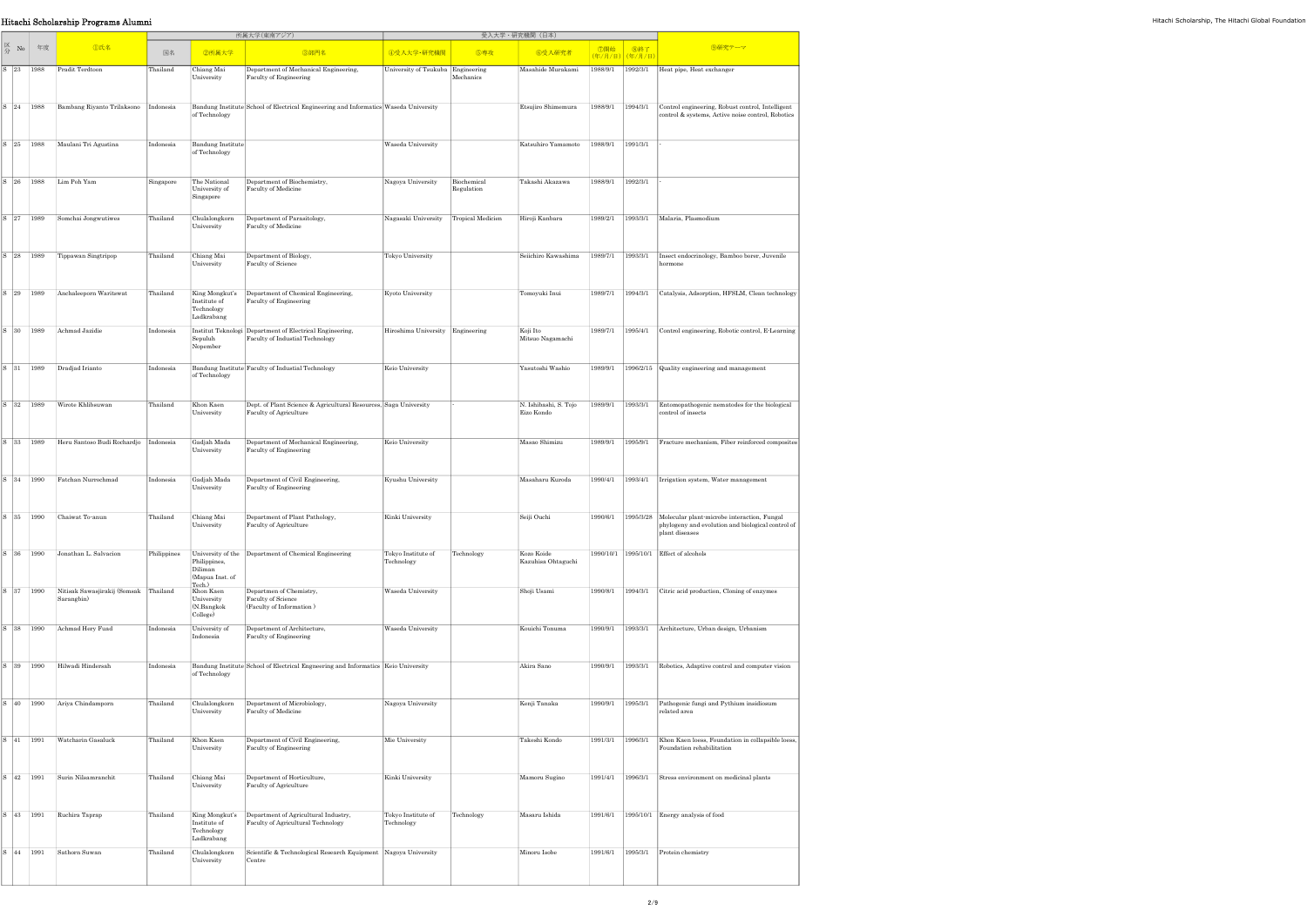S 66 1994 Harinaldi Indonesia

University of Department of Mechanical Engineering,<br>
Indonesia Faculty of Engineering

|                                                                                |      |                       |             |                                                            | 所属大学(東南アジア)                                                                          |                                    |            | 受入大学·研究機関 (日本)                    |                        |           |                                                                                                          |
|--------------------------------------------------------------------------------|------|-----------------------|-------------|------------------------------------------------------------|--------------------------------------------------------------------------------------|------------------------------------|------------|-----------------------------------|------------------------|-----------|----------------------------------------------------------------------------------------------------------|
| $\begin{array}{cc} \boxtimes & \text{No} \\ \bigoplus & \text{No} \end{array}$ | 年度   | <b></b> 10氏名          | 国名          | 2所属大学                                                      | ③部門名                                                                                 | 4受入大学·研究機関                         | 5専攻        | 6受入研究者                            | ⑦開始<br>(年/月/日) (年/月/日) | 8終了       | 9研究テーマ                                                                                                   |
| S 45                                                                           | 1991 | Era Purwanto          | Indonesia   | Sepuluh<br>Nopember                                        | Institut Teknologi Electronic Engineering Polytechnic                                | Shizuoka University                |            | Kazuo Sato                        | 1991/7/1               | 1995/3/1  | Application of intelligent control in electric drive                                                     |
| $S \mid 46$                                                                    | 1991 | Dimitri Mahayana      | Indonesia   | of Technology                                              | Bandung Institute School of Electrical Engineering and Informatics Waseda University |                                    |            | Etsujiro Shimemura                | 1991/9/1               | 1993/7/1  | IT business, E-commerce                                                                                  |
| $S \mid 47$                                                                    | 1991 | Sri Juari Santosa     | Indonesia   | Gadjah Mada<br>University                                  | Department of Chemistry,<br>Faculty of Mathematics and Natural Sciences              | Keio University                    |            | Shigeru Tanaka                    | 1991/9/1               | 1997/3/1  | Envirnmental chemistry, High performance<br>materials based on invaluable renewable natural<br>resources |
| S 48                                                                           | 1992 | Suwabun Chirachanchai | Thailand    | Chulalongkorn<br>University                                | The Petroleum & Petrochemical College                                                | Osaka University                   |            | Kiichi Takemoto<br>Yoshiaki Inaki | 1992/4/1               | 1995/3/1  | Biopolymers, Supramolecular chemistry, Fuel<br>celll membranes, Biodegradable plastics                   |
| S 49                                                                           | 1992 | Eko Tjipto Rahardjo   | Indonesia   | University of<br>Indonesia                                 | Department of Electrical Engineering,<br>Faculty of Engineering                      | Saitama University                 |            | Misao Haneishi                    | 1992/7/1               | 1996/3/1  | Polarized planar antenna, Microstrip antenna,<br>Satellite communication                                 |
| $S \mid 50$                                                                    | 1992 | Chulee Yompakdee      | Thailand    | King Mongkut's<br>University of<br>Technology<br>Thonburi  | Department of Microbiology,<br>Faculty of Science                                    | Osaka University                   |            | Yasuji Oshima                     | 1992/7/1               | 1996/3/1  | Yeast biotechnology, Medicinal plants, Yeast<br>genetics, Natural product drug discovery                 |
| S 51                                                                           | 1992 | Umar Santoso          | Indonesia   | (Chulalongkorn<br>Gadjah Mada<br>University                | Dept. Food & Agric Product Technology,<br>Faculty of Agricultural Technology         | Tokyo University of<br>Agriculture |            | Akio Maekawa                      | 1992/8/1               | 1996/3/1  | Food antioxidants, Coconut, Lipid peroxidation,<br>Fatty acids, Gambir, Chitosan                         |
| $S$ 52                                                                         | 1992 | Paveena Taveekijakarn | Thailand    | King Mongkut's<br>Institute of<br>Technology<br>Ladkrabang | Department of Fisheries Science,<br>Faculty of Agricultural Technology               | Mie University                     |            | Teruo Miyazaki                    | 1992/9/1               | 1996/3/1  | Fish and shellfish diseases, Fish physiology                                                             |
| $S$ 53                                                                         | 1992 | Hertog Nugroho        | Indonesia   | Polytechnic                                                | Bandung State of Electric Engineering Department                                     | Keio University                    |            | Shinji Ozawa                      | 1992/9/1               | 1999/3/1  | Face recognition, Multiple objects, Tracking                                                             |
| $S \mid 54$                                                                    | 1992 | Saksit Chanthai       | Thailand    | Khon Kaen<br>University                                    | Department of Chemistry,<br>Faculty of Science                                       | Sophia University                  |            | Takahide Tsuchiya                 | 1992/9/1               | 1997/3/1  | Medroxyprogesterone acetate, Myoglobin, Heat<br>denaturation, Protein stability                          |
| S 55                                                                           | 1992 | Neny Kurniasih        | Indonesia   | of Technology                                              | Bandung Institute Faculty of Mathematics & Natural Sciences                          | Kyoto University                   |            | Shoichi Kobayashi                 | 1993/4/1               | 1999/3/31 | Elastic waves and scattering                                                                             |
| $S$ 56                                                                         | 1993 | Jaka Sembiring        | Indonesia   | of Technology                                              | Bandung Institute School of Electrical Engineering and Informatics Waseda University |                                    |            | Kageo Akizuki                     | 1993/6/1               | 2000/3/1  | Stochastic information systems                                                                           |
| S 57 1993                                                                      |      | Chavi Yenjai          | Thailand    | Khon Kaen<br>University                                    | Dept. of Pharmaceutical Chemistry,<br>Fac. of Pharmaceutical Sciences                | Nagoya University                  |            | Minoru Isobe                      | 1993/7/1 1994/7/1      |           | Recyclization of sugar acetylenes, Organic<br>systhesis, Natural product                                 |
| $S$ 58                                                                         | 1993 | Abinawanto            | Indonesia   | University of<br>Indonesia                                 | Department of Biology,<br>Faculty of Mathematics and Sciences                        | Nagoya University                  |            | Kiyoshi Shimada                   | 1993/7/1               | 1997/4/1  | Animal physiology, Sex-reversed chicken                                                                  |
| S 59                                                                           | 1993 | Sureerat Deowanish    | Thailand    | Chulalongkorn<br>University                                | Department of Biology<br>Faculty of Science                                          | Tamagawa University                |            | Mitsuo Matsuka                    | 1993/8/1               | 1997/3/1  | Honeybees diversity                                                                                      |
| $S \mid 60$                                                                    | 1993 | Soraya Ruamrungsri    | Thailand    | Chiang Mai<br>University                                   | Department of Horticulture,<br>Faculty of Agriculture                                | Niigata University                 |            | Taro Ikarashi<br>Takuji Ohyama    | 1993/8/1               | 1997/3/1  | Bulbous plants, Plant nutrition, Plant physiology                                                        |
| $S \mid 61$                                                                    | 1993 | Flordivino L. Basco   | Philippines | University of the<br>Philippines,<br>Diliman               | Department of Physics                                                                | Tokyo University                   |            | Hidetoshi Fukuyama                | 1993/9/1               | 1997/11/1 | Alternative fuels for hydrocarbons, t-J model,<br>Gauge-field fluctuation                                |
| $S \mid 62$                                                                    | 1993 | Wega Trisunaryanti    | Indonesia   | Gadjah Mada<br>University                                  | Department of Chemistry,<br>Faculty of Mathematics and Natural Sciences              | Osaka University                   |            | Masakatsu Nomura                  | 1994/4/1               | 1997/6/1  | Catalysis, Zeolite catalysts, Asphalt, Renewable<br>energy (fossil fuel, biofuel, hydrogen fuel)         |
| $S \mid 63$                                                                    | 1994 | Jakapan Lee           | Thailand    | Chulalongkorn<br>University                                | Department of Electrical Engineering,<br>Faculty of Engineering                      | Tokyo Institute of<br>Technology   | Technology | Makoto Ando                       | 1994/8/1               | 1996/9/1  |                                                                                                          |
| $S \mid 64$                                                                    | 1994 | Jitthep Prasityousil  | Thailand    | Chiang Mai<br>University                                   | Environmental Engineering Department,<br>Faculty of Engineering                      | Hokkaido University                |            | Yoshimasa Watanabe                | 1994/8/1               | 1999/10/1 | Waste water treatment, Solid waste<br>management, Building sanitary or plumbing<br>design                |
| S 65                                                                           | 1994 | Weerapat Sessomboon   | Thailand    | Khon Kaen<br>University                                    | Department of Industrial Engineering,<br>Faculty of Engineering                      | Waseda University                  |            | Kazuho Yoshimoto                  | 1994/8/1               | 1999/3/1  | Logistics and supply chain, Productivity<br>improvement, Management systems for SMEs                     |

Keio University Masahiko Mizomoto 1994/8/1 2001/4/3 Fuel injection configuration, Thermofluids<br>
engineering, Fluid machinery and engineering<br>
education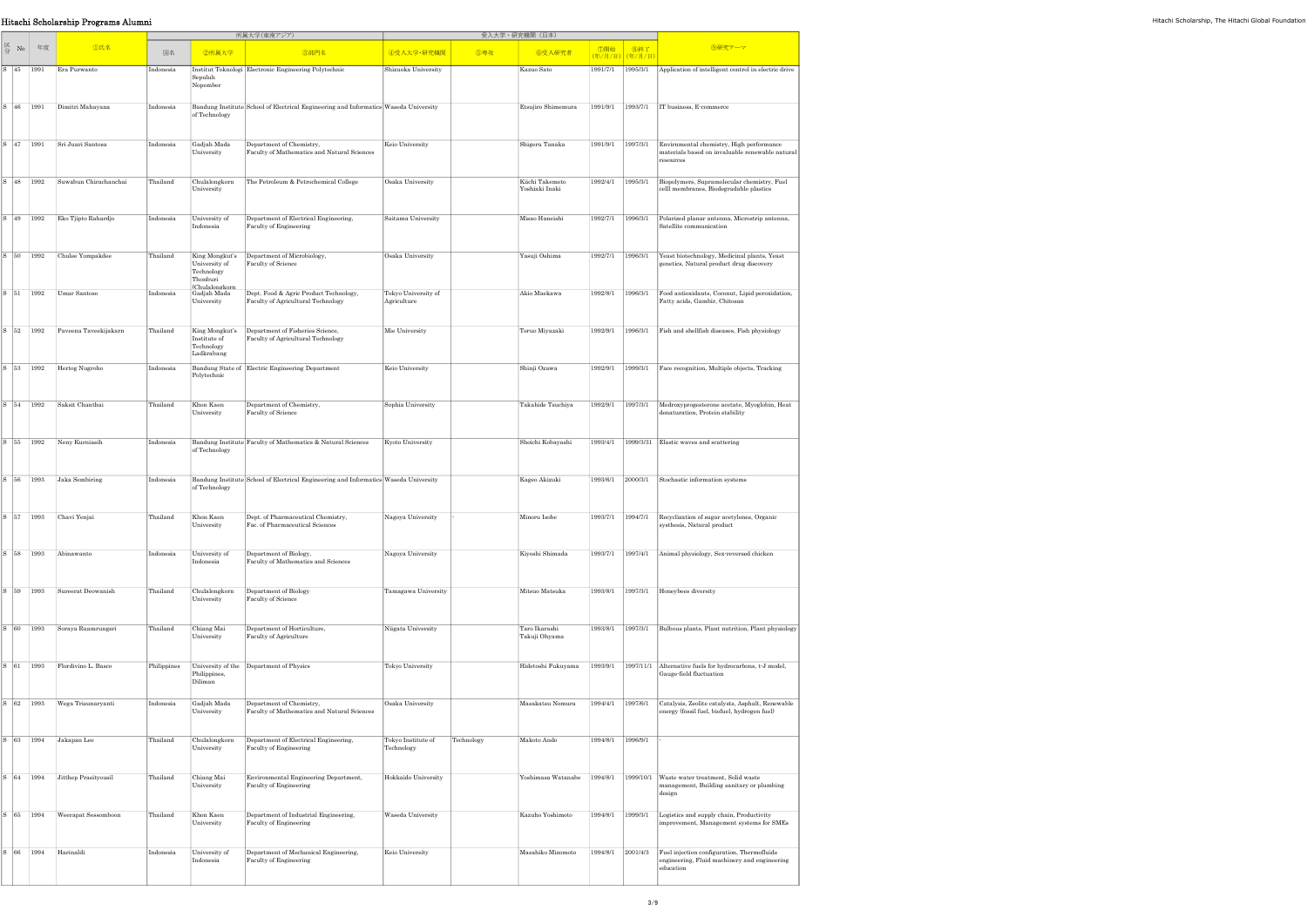|              |    |      |                         |           |                                                           | 所属大学(東南アジア)                                                                         |                                         |                                       | 受入大学・研究機関(日本)       |                     |                        |                                                                                                               |
|--------------|----|------|-------------------------|-----------|-----------------------------------------------------------|-------------------------------------------------------------------------------------|-----------------------------------------|---------------------------------------|---------------------|---------------------|------------------------|---------------------------------------------------------------------------------------------------------------|
| 区分           | No | 年度   | <b></b> ①氏名             | 国名        | 2所属大学                                                     | 3部門名                                                                                | ④受入大学·研究機関                              | 5専攻                                   | 6受入研究者              | ⑦開始                 | 8終了<br>(年/月/日) (年/月/日) | 9研究テーマ                                                                                                        |
| $S$ 67       |    | 1994 | Dwi Siswanta            | Indonesia | Gadjah Mada                                               | Department of Chemisy,                                                              | Keio University                         |                                       | Koji Suzuki         | 1994/4/1            | 1997/3/1               | Ion sensing component, Ethel compounds,                                                                       |
|              |    |      |                         |           | University                                                | Faculty of Mathematics and Natural Sciences                                         |                                         |                                       |                     |                     |                        | Ionophores                                                                                                    |
| $ S $ 68     |    | 1994 | Rashdi Shah bin Ahmad   | Malaysia  | University of                                             | Department of Physics,                                                              | Hokkaido University                     |                                       | Shinya Kuriki       | 1994/8/1            | 1998/6/1               |                                                                                                               |
|              |    |      |                         |           | Technology<br>Malaysia                                    | Faculty of Science                                                                  |                                         |                                       |                     |                     |                        |                                                                                                               |
| $S$ 69       |    | 1995 | Kasin Prakobwaitayakit  | Thailand  | Chiang Mai                                                | Electrical Engineering Department,                                                  | Tokyo Institute of                      | Technology                            | Nobuo Fujii         | 1995/9/1            | 2002/3/1               | Automatic circuit design system, Computational                                                                |
|              |    |      |                         |           | University                                                | Faculty of Engineering                                                              | Technology                              |                                       |                     |                     |                        | intelligence                                                                                                  |
| S 70         |    | 1995 | Panida Ananpattarachai  | Thailand  | Khon Kaen                                                 | Department of Computer Engineering,                                                 | Waseda University                       |                                       | Seinosuke Narita    | 1995/9/1            | 1998/3/26              |                                                                                                               |
|              |    |      |                         |           | University                                                | Faculty of Engineering                                                              |                                         |                                       |                     |                     |                        |                                                                                                               |
| $S \mid 71$  |    | 1995 | Budhy Kurniawan         | Indonesia | University of                                             | Physics Department,                                                                 | Tokyo Institute of                      |                                       | Hidekazu Tanaka     | 1995/9/1            | 2000/3/1               | Magnetism, Magnet properties, Magnetization                                                                   |
|              |    |      |                         |           | Indonesia                                                 | Faculty of Mathematics and Natural Sciences                                         | Technology                              |                                       |                     |                     |                        | process, Magnetoresistance, Nano physics &<br>nanomagnetism                                                   |
| $S$  72      |    | 1995 | Anas Ma'ruf             | Indonesia |                                                           | Bandung Institute Production system laboratory                                      | Toyohashi University Technology         |                                       | Tetsutaro Hoshi     | 1995/8/1            | 2000/6/1               | Machining center work, NC(Numerical Control),                                                                 |
|              |    |      |                         |           | of Technology                                             | Department of Industial Engineering                                                 | of Technology                           |                                       |                     |                     |                        | CNC, CAD/CAM                                                                                                  |
| S 73         |    | 1995 | Mudasir                 | Indonesia | Gadjah Mada                                               | Department of Chemistry,                                                            | Keio University                         |                                       | Hidenari Inoue      | 1995/10/1           | 1999/4/1               | Analytical chemistry, Bioinorganic chemistry,                                                                 |
|              |    |      |                         |           | University                                                | Faculty of Mathematics and Natural Sciences                                         |                                         |                                       |                     |                     |                        | DNA binding ligands, Environmental chemistry                                                                  |
| S 74         |    | 1996 | Boonchai Techaumnat     | Thailand  | Chulalongkorn                                             | Department of Electrical Engineering,                                               | Kyoto University                        | Electrical Engineering Tadasu Takuma  |                     | 1996/9/1            | 2001/6/1               | Electrostatics, High-voltage engineering,                                                                     |
|              |    |      |                         |           | University                                                | Faculty of Engineering                                                              |                                         | Division                              |                     |                     |                        | Numerical field analysis, Bioelectromagnetics,<br>Particle electromecanics                                    |
| $S$ 75       |    | 1996 | Kanokporn Sompornpailin | Thailand  | King Mongkut's                                            | Department of Applied Biology,                                                      | Chiba University                        |                                       | Kazuki Saito        | 1996/9/1            | 2001/3/1               | Molecular cloning and functional analysis of gene                                                             |
|              |    |      |                         |           | Institute of<br>Technology<br>Ladkrabang                  | Faculty of Science                                                                  |                                         |                                       |                     |                     |                        | from flavonoid pathway                                                                                        |
| S 76         |    | 1996 | Satit Phiyanalinmat     | Thailand  | Chiang Mai                                                | Department of Industrial Chemistry,                                                 | Nagoya University                       | Applied Chemistry and Tadashi Hattori |                     | 1996/9/1            | 2001/1/3               | Design and characterization of heterogeneous                                                                  |
|              |    |      |                         |           | University                                                | Faculty of Science                                                                  |                                         | Synthetic Chemistry                   | Atsushi Satsuma     |                     |                        | catalyst, Waste minimization in chemical process                                                              |
| $S$  77      |    | 1996 | Nithima Khaorapapong    | Thailand  | Khon Kaen                                                 | Departmen of Chemistry,                                                             | Waseda University                       | Applied Chemistry                     | Kazuyuki Kuroda     | 1996/9/1            | 2001/3/1               | Intercalation, Smectites, Optical properties                                                                  |
|              |    |      |                         |           | University                                                | Faculty of Science                                                                  |                                         | Division                              |                     |                     |                        |                                                                                                               |
|              |    |      |                         |           |                                                           |                                                                                     |                                         |                                       |                     |                     |                        |                                                                                                               |
| S 78         |    | 1996 | Fauzri Fahimuddin       | Indonesia | University of<br>Indonesia                                | Department of Civil Engineering,<br>Faculty of Engineering                          | Tokyo Institute of<br>Technology        |                                       | Chitoshi Miki       | 1996/7/1            | 2001/7/1               | Design of steel structure, Bridge design, Welded<br>joints, Fatigue                                           |
|              |    |      |                         |           | (PND)                                                     |                                                                                     |                                         |                                       |                     |                     |                        |                                                                                                               |
| $S$ 79       |    | 1996 | Rachmad Jayadi          | Indonesia | Gadjah Mada                                               | Civil and Environmental Engineering Dept.,                                          | Kyushu University                       |                                       | Masaharu Kuroda     | 1996/9/1            | 2000/3/31              | Hydrology and water resources management,                                                                     |
|              |    |      |                         |           | University                                                | Faculty of Engineering                                                              |                                         |                                       | Yoshisuke Nakano    |                     |                        | Irrigation, Drainage system                                                                                   |
| $S \mid 80$  |    | 1996 | Nursigit Bintoro        | Indonesia | Gadjah Mada                                               | Department of Agric. Engineering,                                                   | Tokyo University of                     | Division Agricultural                 | Fusakazu Ai         | 1996/9/1            | 2000/3/1               | Fundamental design for grain silo considering                                                                 |
|              |    |      |                         |           | University                                                | Faculty of Agricultural Technology                                                  | Agriculture                             | Engineering                           | Eiichiro Sakaguchi  |                     |                        | the effect of filling methods and wall surface<br>roughness                                                   |
| $S$ 81       |    | 1996 | Arief Widjaja           | Indonesia |                                                           | Institut Teknologi   Chemical Engineering Department,                               | Osaka Prefecture                        |                                       | Haruo Ishikawa      | 1996/4/1            | 1999/6/1               | Biochemical engineering, Bio-based energy                                                                     |
|              |    |      |                         |           | Sepuluh<br>Nopember                                       | Faculty of Industrial Technology                                                    | University                              |                                       |                     |                     |                        |                                                                                                               |
| $S \quad 82$ |    | 1997 | Kanda Whangchai         | Thailand  | Chiang Mai                                                | Department of Biology,                                                              | University of Tsukuba   Agriculture and |                                       | Shuichi Iwahori     | 1997/4/1            | 2001/3/1               | Post harvest physiology and technology of fruits                                                              |
|              |    |      |                         |           | University                                                | Faculty of Science                                                                  |                                         | Forstry                               | Hiroshi Gemma       |                     |                        |                                                                                                               |
| $S$ 83       |    | 1997 | Dadet Pramadihanto      | Indonesia |                                                           | Institut Teknologi Electronic Engineering Polytechnic                               | Osaka University                        | <b>Engineering Science</b>            | Masahiko Yachida    | 1997/4/1            | 2000/3/1               | Face and facial feature points detection (FFP)                                                                |
|              |    |      |                         |           | Sepuluh<br>Nopember                                       |                                                                                     |                                         |                                       |                     |                     |                        |                                                                                                               |
| $S$ 84       |    | 1997 | Songsin Photchanachai   | Thailand  | King Mongkut's                                            | School of Bioresources and Technology                                               | Kyoto University                        | Food Science                          | Naofumi Kitabatake  | 1997/10/1 2001/10/1 |                        | Grain and sead science, CO2 fumigation,                                                                       |
|              |    |      |                         |           | University of<br>Technology                               |                                                                                     |                                         |                                       |                     |                     |                        | Ovalbumin, Beta-Lactoglobulin                                                                                 |
|              |    |      |                         |           | Thonburi                                                  |                                                                                     |                                         |                                       |                     |                     |                        |                                                                                                               |
| S 85         |    | 1997 | Redy Mardiana           | Indonesia | of Technology                                             | Bandung Institute School of Electrical Engineering and Informatics Osaka University |                                         |                                       | Zen-Ichiro Kawasaki | 1997/9/1            | 2002/3/1               | Lightning detection and phenomena, Radar<br>meteorology                                                       |
|              |    |      |                         |           |                                                           |                                                                                     |                                         |                                       |                     |                     |                        |                                                                                                               |
| $S$ 86       |    | 1997 | Sri Puji Saraswati      | Indonesia | Gadjah Mada<br>University                                 | Department of Civil Engineering,<br>Faculty of Engineering                          | Kyoto University                        |                                       | Isao Somiya         | 1997/4/1            | 1997/7/30              |                                                                                                               |
|              |    |      |                         |           |                                                           |                                                                                     |                                         |                                       |                     |                     |                        |                                                                                                               |
| S 87         |    | 1998 | Chaturong Putaporntip   | Thailand  | Chulalongkorn<br>University                               | Department of Parasitology,<br>Faculty of Medicine                                  | Nagasaki University                     | Medical Zoology                       | Hiroji Kanbara      | 1998/9/1            | 2003/3/28              | Malaria, Molecular parasitology and medical<br>parasitology                                                   |
|              |    |      |                         |           |                                                           |                                                                                     |                                         |                                       |                     |                     |                        |                                                                                                               |
| S 88         |    | 1998 | Pongphen Jitareerat     | Thailand  | King Mongkut's<br>University of<br>Technology<br>Thonburi | School of Bioresources and Technology                                               | Shizuoka University                     |                                       | Shinji Tsuyumu      | 1998/9/1            | 2002/10/1              | Plant pathology, Postharvest disease control,<br>Plant defense, Food-borne pathogens in fresh-cut<br>produces |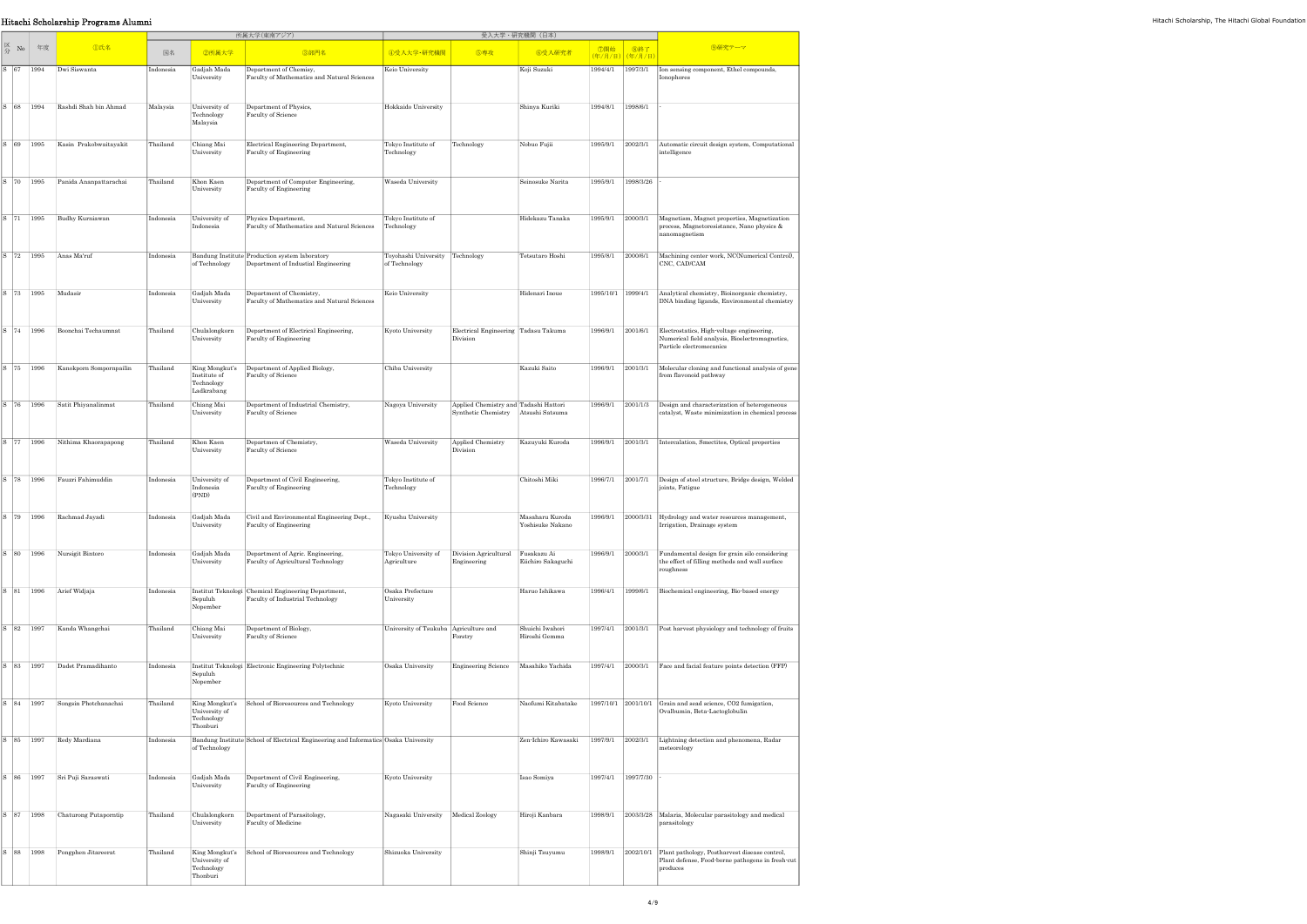|                                                                                               | Hitachi Scholarship Programs Alumni                                                        |           |                                                            |                                                                                                                           |                                                   |                                                     |                                       |                          |                                            |                                                                                                                                    |
|-----------------------------------------------------------------------------------------------|--------------------------------------------------------------------------------------------|-----------|------------------------------------------------------------|---------------------------------------------------------------------------------------------------------------------------|---------------------------------------------------|-----------------------------------------------------|---------------------------------------|--------------------------|--------------------------------------------|------------------------------------------------------------------------------------------------------------------------------------|
|                                                                                               |                                                                                            |           |                                                            | 所属大学(東南アジア)                                                                                                               |                                                   |                                                     | 受入大学・研究機関(日本)                         |                          |                                            |                                                                                                                                    |
| $\begin{array}{c c}\n\hline\n\mathbb{K} & \mathbb{N}_0 \\ \hline\n\mathbb{H}\n\end{array}$ ## | <b></b> ①氏名                                                                                | 国名        | 2所属大学                                                      | 3部門名                                                                                                                      | 4受入大学·研究機関                                        | 5専攻                                                 | 6受入研究者                                |                          | │ ⑦開始 │ ⑧終了<br><mark>(年/月/日)(年/月/日)</mark> | 9研究テーマ                                                                                                                             |
|                                                                                               | S 89   1998   Surat Areerat                                                                | Thailand  | Institute of<br>Technology<br>Ladkrabang                   | King Mongkut's Department of Chemical Engineering,<br>Faculty of Engineering                                              | Kyoto University                                  |                                                     | Masahiro Ohshima                      |                          |                                            | 1998/9/1 2002/11/1 Polymer and rubber processing, Utilization of<br>CO2 for chemical processing, Supercritical fluid<br>technology |
|                                                                                               | S 90   1998   Yunus Daud                                                                   | Indonesia | University of<br>Indonesia                                 | Department of Physics,<br>Faculty of Mathematics and Natural Sciences                                                     | Kyushu University                                 |                                                     | Keisuke Ushijima                      |                          | 1998/9/1 2002/6/1                          | Geothermal exploration, Geophysical methods for<br>geothermal & mineral exploration, 2D/3D<br>magnetotelluric data inversion       |
|                                                                                               | S 91 1998 Sedyo Hartono                                                                    | Indonesia | Gadjah Mada<br>University                                  | Department of Plant Protection,<br>Faculty of Agriculture                                                                 | Utsunomiya<br>University                          |                                                     | Tomohide Natsuaki                     |                          | 1998/9/1 2002/9/1                          | Molecular virology, Plant viruses, Plant deseases,<br>Characterization of cucumber and tomato viruses                              |
|                                                                                               | S 92   1998   Endang Sulistyaningsih                                                       | Indonesia | Gadjah Mada<br>University                                  | Department of Agronomy,<br>Faculty of Agriculture                                                                         | Saga University                                   |                                                     | Yosuke Tashiro                        |                          |                                            | 1998/9/1 2002/5/25 Plant science and biotechnology, Onion, Shallot,<br>Genetics                                                    |
|                                                                                               | S 93 1998 Aishah Abdul Jalil                                                               | Malaysia  | University of<br>Technology<br>Malaysia                    | Faculty of Chemical & Natural Resources<br>Engineering                                                                    | Hokkaido University                               |                                                     | Masao Tokuda                          |                          | 1998/10/1 2003/3/1                         | Electrochemicals, Green technology, Advanced<br>materials, Biotechnology, Catalytic and catalysis                                  |
|                                                                                               | S 94   1999   Tachai Luangvaranunt                                                         | Thailand  | Chulalongkorn<br>University                                | Department of Matallurgical Engineering,<br>Faculty of Engineering                                                        | Tokyo University                                  |                                                     | Tatsuhiko Aizawa<br>Katsuyoshi Kondoh |                          | 1999/9/1 2003/5/1                          | Powder metallurgy, Plasma Nitriding, Bulk<br>mechanical alloying of light metals                                                   |
|                                                                                               | S 95 1999 Budiman Dabarsyah                                                                | Indonesia | of Technology                                              | Bandung Institute School of Electrical Engineering and Informatics Tokyo University                                       |                                                   |                                                     | Kazuro Kikuchi                        | 1999/9/1                 |                                            | $2003/3/31$ Application of optical technology for<br>communication and medicine                                                    |
| $\begin{array}{ c c c c c } \hline S & 96 & 1999 & Joko Sujono \end{array}$                   |                                                                                            | Indonesia | Gadjah Mada<br>University                                  | Dept. of Civil & Enrironmental Eng.,<br>Faculty of Engineering                                                            | Kyushu University                                 | Agriculture                                         | Shiomi Shikasho                       |                          | 1999/9/1 2003/6/1                          | Hydrology and water resources, Water saving<br>irrigation, Flood reduction, Drainage                                               |
|                                                                                               | S 97   1999   Ketut Buda Artana                                                            | Indonesia | Sepuluh<br>Nopember                                        | Institut Teknologi Dep. of Marine System Engineering,<br>Faculty of Ocean Engineering                                     | Kobe University of<br>Mercantile Marine           | Mechanical<br>Engineering                           | Kenji Ishida                          | 1999/9/1                 |                                            | 2003/3/30 Ship machinery performance, Maintenance<br>schedule for components, Optimum ship's design                                |
| S 98 1999                                                                                     | Mohamed Juhari, Mohd Rizon Malaysia                                                        |           | University of<br>Malaya<br>(King Saud<br>University)       | Dept. of Electrical Engineering, College of<br>Engineering                                                                | Oita University                                   |                                                     | Tsuyoshi Kawaguchi                    |                          |                                            | 1999/6/1 2002/9/28   Face recognition, Iris extraction from human<br>faces, Detection of eyes                                      |
|                                                                                               | $\begin{array}{ c c c c c } \hline S & 99 & 2000 & \text{Feri Yusivar} \hline \end{array}$ | Indonesia | University of<br>Indonesia                                 | Department of Electrical Engineering,<br>Faculty of Engineering                                                           | Waseda University                                 | Electrical                                          | Takashi Onuki<br>Shinji Wakao         |                          |                                            | 2000/4/1 2003/3/31 Electrical drive, Power electronics, Renewable<br>energy                                                        |
|                                                                                               | S   100   2000   Mochamad Hariadi                                                          | Indonesia | of Technology                                              | Bandung Institute Telematics Lab. Digital Media and Game Tech. Tohoku University<br>Department of Electrical Engineering, |                                                   | System Information<br>Sciences                      | Tatsuo Higuchi<br>Takafumi Aoki       |                          | $ 2000/9/1 $ $ 2006/3/1$                   | Video processing, Telematics, Game technology<br>and computer GRID                                                                 |
|                                                                                               | 101 2000 Sanit Wongsa                                                                      | Thailand  | University of<br>Technology<br>Thonburi                    | King Mongkut's Dept. of Civil Tech. Education<br>Fac. of Industrial Education and Tech.                                   | Hokkaido University Environmentl                  | Resources Engineering                               | Yasuyuki Shimizu                      | $ 2000/9/1 $ $ 2004/3/1$ |                                            | Numerical simulation, Morphodynamics, Flood<br>warning system, Sediment transport, Catchment<br>model                              |
|                                                                                               | $S$   102   2000   Pitak Thumwarin                                                         | Thailand  | King Mongkut's<br>Institute of<br>Technology<br>Ladkrabang | Department<br>of Information Engineering,<br>Faculty of Engineering                                                       | Tokai University                                  | Communication<br>Engineering                        | Takenobu Matsuura                     | 2000/9/1 2004/9/1        |                                            | Pattern recognition, Writer recognition,<br>Character recognition, Voice recognition, Visual<br>inspection                         |
|                                                                                               | 3   103   2001   Diananta Pramita                                                          | Indonesia | Gadjah Mada<br>University                                  | Department of Architecture and Planning,<br>Faculty of Engineering                                                        | Kyushu University                                 | Urban Design                                        | Hirofumi Minami                       | $ 2001/4/1 $ $ 2004/6/1$ |                                            | Preservation of traditional house and town,<br>Psychological structure of recalling process                                        |
| 3 104 2001                                                                                    | Natthapong Areemit                                                                         | Thailand  | KKU                                                        | Department of Civil Engineering,<br>Faculty of Engineering                                                                | Saitama University                                | Civil Environmental Hiroki Yamaguchi<br>Engineering |                                       | $ 2001/9/1 $ $ 2005/3/1$ |                                            | Ambient vibration measurement. Structural<br>health monitoring, Damage detection                                                   |
|                                                                                               | S   105   2001   Jutatip Poubol                                                            | Thailand  | KMUTT<br>(Kasetsart<br>University)                         | Department of Science,<br>Faculty of Liberal Arts and Science                                                             | Kinki University                                  |                                                     | Hidemi Izumi                          |                          | 2001/9/1 2005/6/1                          | Fresh cut produces, Quality and microbial safety,<br>Food microbiology, Good agricultural practices                                |
|                                                                                               | S   106   2002   Silvia Surini                                                             | Indonesia | University of<br>Indonesia                                 | Depatment of Pharmacy,<br>Faculty of Mathematics and Natural Sciences                                                     | Hoshi University                                  |                                                     | Kozo Takayama                         | $ 2002/4/1 $ $ 2005/9/1$ |                                            | Fast-disintegrating tablet, Insulin delivery<br>system, Diabetic therapy, Polyion complex                                          |
| S 107 2002                                                                                    | Budi Setiadi Daryono                                                                       | Indonesia | Gadjah Mada<br>University                                  | Department of Biology,<br>Faculty of Biology                                                                              | Tokyo University of Tropical Plant<br>Agriculture | Protection                                          | Keiko Natsuaki                        | $ 2002/4/1 $ $ 2005/3/1$ |                                            | Plant genetics and protection, Melon, Cucumber,<br>Corn, Tobacco, Genetic variation, Resistance<br>gene                            |
|                                                                                               | S   108   2002   Achmad Syarief                                                            | Indonesia | of Technology                                              | Bandung Institute Faculty of Art and Design                                                                               | Chiba University                                  |                                                     | Haruo Hibino                          | 2002/9/1                 | 2006/3/1                                   | Human-object interaction, Interaction design,<br>Website visual appearances                                                        |
|                                                                                               | S   109   2002   Sate Sampattagul                                                          | Thailand  | Chiang Mai<br>University                                   | Industrial Engineering Dept.,<br>Faculty of Engineering                                                                   | Mie University                                    |                                                     | Seizo Kato                            |                          | 2002/8/1 2005/9/1                          | Life cycle assessment, Life cycle management,<br>Power plant, Numerical eco-load total standards                                   |
|                                                                                               | 110 2002 Sumate Naetiladdanon                                                              | Thailand  | University of<br>Technology<br>Thonburi                    | King Mongkut's   Dept. of Electrical Engineering<br>Faculty of Engineering                                                | Osaka University                                  | Electrical Engineering Toshifumi Ise                |                                       | 2002/9/1                 | 2006/3/1                                   | Series voltage sag compensation, Open circuit<br>protection, Standby mode operation                                                |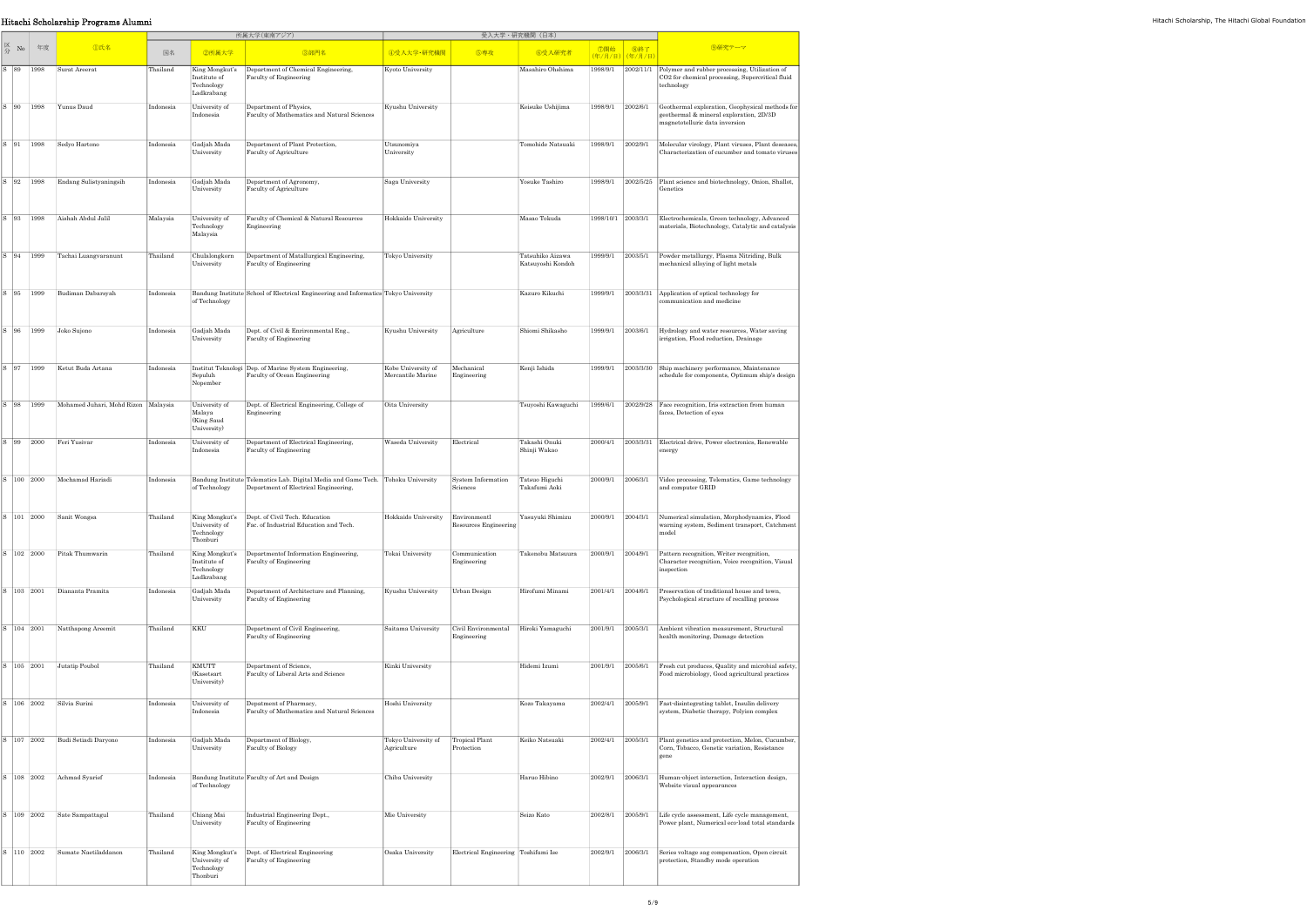|                                      | Hitachi Scholarship Programs Alumni                      |             |                                          |                                                                                       |                                       |                                    |                                      |                          |                                 |                                                                                                                   | Hitachi Scholarship, The Hitachi Global Foundatior |
|--------------------------------------|----------------------------------------------------------|-------------|------------------------------------------|---------------------------------------------------------------------------------------|---------------------------------------|------------------------------------|--------------------------------------|--------------------------|---------------------------------|-------------------------------------------------------------------------------------------------------------------|----------------------------------------------------|
|                                      |                                                          |             |                                          | 所属大学(東南アジア)                                                                           |                                       |                                    | 受入大学·研究機関 (日本)                       |                          |                                 |                                                                                                                   |                                                    |
| $\mathbb{Z}_{\leftrightarrow}$ No 年度 | <b></b> ①氏名                                              | 国名          | 2所属大学                                    | 3部門名                                                                                  | 4受入大学·研究機関                            | 5専攻                                | 6受入研究者                               |                          | │ ⑦開始 │ ⑧終了<br>│(年/月/日) (年/月/日) | 9研究テーマ                                                                                                            |                                                    |
|                                      | S   111   2002   Adeline Seak May Chua                   | Malaysia    | University of<br>Malaya                  | Department of Chenical Engineering,<br>Faculty of Engineering                         | Tokyo University                      | Environmentsl Studies Takashi Mino |                                      | 2002/9/1 2006/9/1        |                                 | Biological wastewater treatment, Activated<br>sludge, EBPR, Rubber wastewater effluent,<br>Polyhydroxyalkanoates  |                                                    |
|                                      | 112 2003 Heri Hermansyah                                 | Indonesia   | University of<br>Indonesia               | Chemical Engineering Department,<br>Faculty of Engineering                            | Tohoku University                     |                                    | Toshikuni Yonemoto<br>Naomi Kitagawa | 2003/4/1 2006/9/1        |                                 | Biocatalysis, catalyst, biofilter                                                                                 |                                                    |
|                                      | 113 2003 Pisit Boonsrimuang                              | Thailand    | Institute of<br>Technology<br>Ladkrabang | King Mongkut's Department of Telecomm. Engineering,<br>Faculty of Engineering         | Mie University                        | Engineering                        | Hideo Kobayashi                      | $2003/9/1$ $2007/3/1$    |                                 | Transmission techniques for future multimedia<br>wireless LAN systems, Satellite and OFDM<br>system               |                                                    |
|                                      | S   114   2003   I Made Miasa                            | Indonesia   | Gadjah Mada<br>University                | Department of Mechanical Engineering,<br>Faculty of Engineering                       | Tokyo Institute of<br>Technology      |                                    | Masaaki Okuma                        | $2003/9/1$ $2007/5/1$    |                                 | Micro-perforated panel absorber, Sound absorber,<br>Multi-leaf MPA, Multi-size MPA, Noise mapping                 |                                                    |
|                                      | 3   115   2003   Iskandar                                | Indonesia   | of Technology                            | Bandung Institute School of Electrical Engineering and Informatics Waseda University  |                                       |                                    | Shigeru Shimamoto                    | $2003/9/1$ $2007/3/1$    |                                 | Wireless channel characteristics, Stratospheric<br>platform, Cellular communication                               |                                                    |
|                                      | 116 2003 Alejandro M. De Asis                            | Philippines | Philippines, Los<br>Banos                | University of the Department of Agricultural Engineering                              | Tokyo University                      |                                    | Kenji Omasa                          | $2003/9/1$ $2007/4/1$    |                                 |                                                                                                                   |                                                    |
|                                      | 3   117   2004   Abdul Muis                              | Indonesia   | University of<br>Indonesia               | Department of Electrical Engineering,<br>Faculty of Engineering                       | Keio University                       |                                    | Kouhei Ohnishi                       | 2004/4/1                 | 2007/3/1                        | Real-time control, Motion control, Robotics<br>automation                                                         |                                                    |
|                                      | $3   118   2004  $ Tri Joko                              | Indonesia   | Gadjah Mada<br>University                | Dept. of Crop Protection,<br>Faculty of Agriculture                                   | Shizuoka University                   |                                    | Shinji Tsuyumu                       | $ 2004/4/1 $ $ 2007/3/1$ |                                 | Molecular biology of plant pathogenic bacteria,<br>Bacterial diversity and taxonomy, Plant<br>pathology, Genetics |                                                    |
|                                      | 119   2004   Mirwan Ushada                               | Indonesia   | Gadjah Mada<br>University                | Dept. of Agroindustrial Technology,<br>Faculty of Agricultural Technology             | Osaka Prefecture<br>University        |                                    | Haruhiko Murase                      | $2004/9/1$ $2010/3/1$    |                                 | Strategic utilization of infotronics in industrial<br>bioproduction system                                        |                                                    |
| 120 2004                             | Lahar Baliwangi                                          | Indonesia   | Sepuluh<br>Nopember                      | Institut Teknologi Dep. of Marine System Engineering,<br>Faculty of Ocean Engineering | Kobe University                       |                                    | Kenji Ishida                         |                          | 2004/9/1 2008/3/1               | Reliability and cost engineering, Ship<br>maintenance and risk management                                         |                                                    |
|                                      | 121 2004 Amporn Wiwegweaw                                | Thailand    | Chulalongkorn<br>University              | Department of Biology,<br>Faculty of Science                                          | Shinshu University                    |                                    | Takahiro Asami                       | $ 2004/9/1 $ $ 2009/3/1$ |                                 | Introgression of mitochondrial and nuclear DNA<br>between native and introduced species of land<br>snails         |                                                    |
| 122 2004                             | Chairat Techavuthiporn                                   | Thailand    | University of<br>Technology<br>Thonburi  | King Mongkut's School of Bioresources and Technology                                  | Gifu University                       |                                    | Shigenori Maezawa                    | 2004/9/1 2008/3/1        |                                 | Postharvest technology, Respiration rate,<br>Packaging for fresh produce                                          |                                                    |
| 123 2004                             | Chow Chee Onn                                            | Malaysia    | University of<br>Malaya                  | Department of Electcical Engineering,<br>Faculty of Engineering                       | Tokai University                      |                                    | Hiroshi Ishii                        |                          | 2004/9/1 2008/3/1               | Ad hoc network, Video transmission                                                                                |                                                    |
|                                      | $3   124   2005  $ Manaporn Manaboon                     | Thailand    | Chiang Mai<br>University                 | Department of Biology,<br>Faculty of Science                                          | Kanazawa University                   |                                    | Sho Sakurai                          |                          | 2005/9/1 2009/3/1               | Genomic and nongenomic action of insect steroid<br>hormone                                                        |                                                    |
|                                      | 125   2005   Dinariyana Dwi Putranta<br>Anak Agung Bagus | Indonesia   | Sepuluh<br>Nopember                      | Institut Teknologi Dep. of Marine System Engineering,<br>Faculty of Marine Technology | Tokyo University                      |                                    | Hiroyuki Yamato                      |                          | $2005/8/1$ $2008/9/1$           | Ship routing problem with multi products<br>inventory constraints                                                 |                                                    |
| 126 2005                             | Marish Sabiniano<br>Madlangbayan                         | Philippines | Philippines, Los<br>Banos                | University of the Department of Civil Engineering                                     | Tokyo Institute of<br>Technology      |                                    | Nobuaki Otsuki                       | 2005/9/1                 | 2009/3/1                        | Influence of defects on the corrosion of paint-<br>coated steel plates exposed to marine<br>environment           |                                                    |
|                                      | 3   127   2005   Wira Jazair bin Yahya                   | Malaysia    | University of<br>Technology<br>Malaysia  | Dept. of Automotive Eng.,<br>Faculty of Mechanical Engineering                        | Tokushima University                  |                                    | Yoshiyuki Kidoguchi                  | 2005/4/1 2008/3/1        |                                 | High turbulence combustion, Low emission DI<br>diesel engine                                                      |                                                    |
|                                      | 128 2005 Ahmad Ridhwan bin Wahap Malaysia                |             | University of<br>Technology<br>Malaysia  | Faculty of Electrical Engineering                                                     | Waseda University                     |                                    | Minoru Okada                         |                          | 2005/9/1 2007/12/1              |                                                                                                                   |                                                    |
|                                      | 129 2006 Tanyanuparb Anantana                            | Thailand    | Chiang Mai<br>University                 | Industrial Engineering Dept.,<br>Faculty of Engineering                               | Tokyo Institute of<br>Technology      |                                    | Takao Enkawa                         |                          | $2006/9/1$ $2010/3/1$           | New product development, Innovation<br>management                                                                 |                                                    |
|                                      | 130 2006 Nanik Suciati                                   | Indonesia   | Sepuluh<br>Nopember                      | Institut Teknologi Informatics Department                                             | Hiroshima University                  |                                    | Koichi Harada                        | 2006/9/1                 | 2010/3/1                        | Interactive construction, editing and efficient<br>storing of B-spline surface based on wavelets                  |                                                    |
| S   131   2006   Sutikno             |                                                          | Indonesia   | Sepuluh<br>Nopember                      | Institut Teknologi Dept. of Mechanical Eng.,<br>Faculty of Industial Technology       | Toyohashi University<br>of Technology |                                    | Hiroomi Homma                        |                          | 2006/9/1 2010/3/1               | Development of hybrid method of FEM and DEM<br>for contact stress analysis                                        |                                                    |
| 132 2006                             | Mohd Faizul Bin Mohd Sabri                               | Malaysia    | University of<br>Malaya                  | Departmet of Mechanical Engineering,<br>Faculty of Engineering                        | Tohoku University                     |                                    | Takahito Ono                         |                          | 2006/9/1 2009/9/1               | Design and fabrication of microstage for probe-<br>based data storage                                             |                                                    |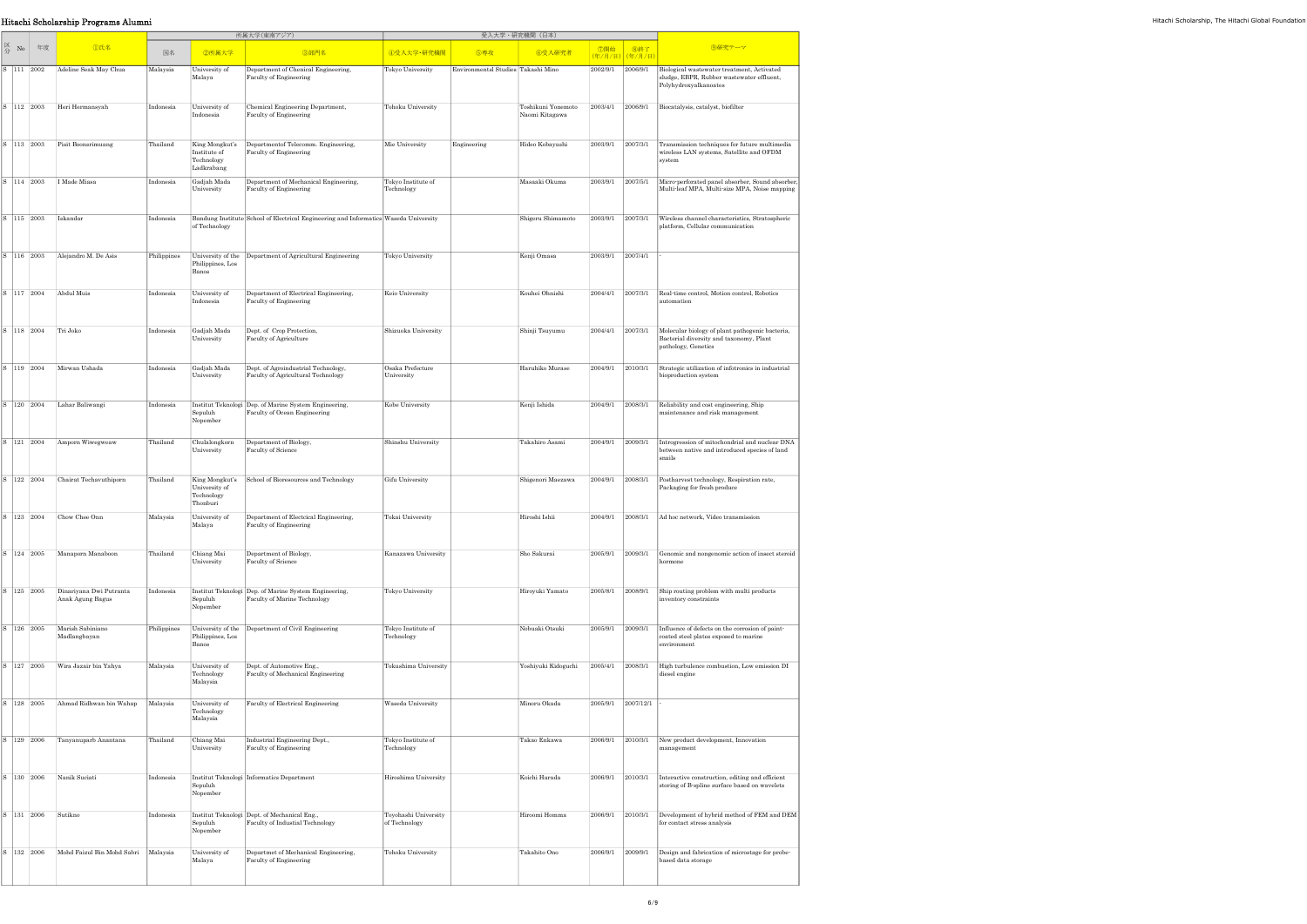## Hitachi Scholarship Programs Alumni Hitachi Scholarship, The Hitachi Global Foundation

|    |                |            |                                  |             |                                                            | 所属大学(東南アジア)                                                                                       |                                                |                               | 受入大学・研究機関(日本)      |                        |          |                                                                                                   |
|----|----------------|------------|----------------------------------|-------------|------------------------------------------------------------|---------------------------------------------------------------------------------------------------|------------------------------------------------|-------------------------------|--------------------|------------------------|----------|---------------------------------------------------------------------------------------------------|
| 区分 | No             | 年度         | <b></b> ①氏名                      | 国名          | 2所属大学                                                      | 3部門名                                                                                              | 4受入大学·研究機関                                     | 5専攻                           | 6受入研究者             | ⑦開始<br>(年/月/日) (年/月/日) | 8終了      | 9研究テーマ                                                                                            |
|    | S 133 2006     |            | Norhayati Ahmad                  | Malaysia    | University of<br>Technology<br>Malaysia                    | Department of Materials Engineering,<br>Faculty of Mechanical Engineering                         | Kagoshima University                           |                               | Hidekazu Sueyoshi  | 2006/9/1               | 2010/3/1 | Preparation and fabrication of Si3N4-TIN<br>composites                                            |
|    | S 134 2007     |            | Mongkhon Narmluk                 | Thailand    | King Mongkut's<br>University of<br>Technology<br>Thonburi  | Dept. of Civil Tech. Education<br>Fac. of Industrial Education and Tech.                          | Hokkaido University                            |                               | Toyoharu Nawa      | 2007/9/1               | 2011/3/1 | Shrinkage of cementitious materials                                                               |
|    | S   135   2007 |            | Januarti Jaya Ekaputri           | Indonesia   | Sepuluh<br>Nopember                                        | Institut Teknologi Civil Engineering Department,<br>Faculty of Civil Engineering and Planning     | Tokyo University                               |                               | Koichi Maekawa     | 2007/9/1               | 2010/9/1 | Porong hot mud-based geopolymer concrete                                                          |
|    | S 136 2007     |            | Sri Fatmawati                    | Indonesia   | Sepuluh<br>Nopember                                        | Institut Teknologi Department of Chemistry,<br>Faculty of Mathematics and Natural Sciences        | Kyushu University                              | Agriculture                   | Ryuichiro Kondo    | 2007/9/1               | 2011/3/1 | Aldose reductase inhibitor of ganoderma lucidum<br>and its mechanism to prevent diabetes mellitus |
|    | S 137 2007     |            | Ho Dac Tu                        | Vietnam     | University of<br>Technology                                | Ho Chi Minh City Telecommunication Dept.,<br>Faculty of Electronics and Electrical<br>Engineering | Waseda University                              |                               | Shigeru Shimamoto  | 2007/9/1               | 2011/3/1 | New generation of air-ground communications<br>used for air traffic control                       |
|    | S   138   2007 |            | Bryan Buning Pajarito            | Philippines | University of the<br>Philippines,<br>Diliman               | Department of Chemical Engineering                                                                | Tokyo Institute of<br>Technology               |                               | Masatoshi Kubouchi | 2007/9/1               | 2009/9/1 | Green composite materials                                                                         |
|    | S 139 2008     |            | Phairote Teeranaipong            | Thailand    | Chulalongkorn<br>University                                | Department of Parasitology,<br>Faculty of Medicine                                                | Tokyo University                               |                               | Katsushi Tokunaga  | 2008/4/1               | 2011/3/1 | Interaction between human immune response<br>and infectious desease (Malaria/HIV)                 |
|    | S 140 2008     |            | <b>Bambang Winarta</b>           | Indonesia   | Sepuluh<br>Nopember                                        | Institut Teknologi Civil Engineering Department,<br>Faculty of Civil Engineering and Planning     | Tohoku University                              |                               | Hitoshi Tanaka     | 2008/9/1               | 2012/3/1 | Numerical modelling of Delta                                                                      |
|    | S 141 2008     |            | Himawan Tri Bayu Murti<br>Petrus | Indonesia   | Gadjah Mada<br>University                                  | Department of Chemical Engineering,<br>Faculty of Engineering                                     | Kyushu University                              |                               | Tsuyoshi Hirajima  | 2008/9/1               | 2012/3/1 | Effective recovery of cenosphere from fly ash                                                     |
|    | S 142 2008     |            | Indun Dewi Puspita               | Indonesia   | Gadjah Mada<br>University                                  | Department of Fisheries and Marine Science,<br>Faculty of Agriculture                             | Hokkaido University                            |                               | Kozo Asano         | 2008/9/1               | 2012/3/1 | Exploration of anti bacterial activity of marine<br>bacteria on the surface of macro-alga         |
|    | S 143 2008     |            | Cristino L. Tiburan, Jr.         | Philippines | University of the<br>Philippines, Los<br>Banos             | Inst. of Renewable Natural Resources,<br>Col. of Forestry and Natural Resources                   | Kyoto University                               |                               | Shintaro Kobayashi | 2008/9/1               | 2012/3/1 | Developing adaptation strategies for climate<br>change through GIS modelling                      |
|    | S 144 2009     |            | Teera Siriteerakul               | Thailand    | King Mongkut's<br>Institute of<br>Technology<br>Ladkrabang | Department of Mathematic and Computer<br>Science,<br>Faculty of Science                           | Tokyo University                               |                               | Yoichi Sato        | 2009/9/9               | 2013/3/1 | Scene illumination manipulation utilizing large<br>collection of images                           |
|    |                | S 145 2009 | Widyanto Dwi Nugroho             | Indonesia   | Gadjah Mada<br>University                                  | Forest Product Technology Department,<br>Faculty of Forestry                                      | Tokyo Univ. of<br>Agriculture & Tech.          |                               | Ryo Funada         | 2009/9/9               | 2012/9/1 | Morphogenesis responses on the manipulation of<br>plant shape in Acacia mangium                   |
|    | S 146 2009     |            | Zanariah Binti Hashim            | Malaysia    | University of<br>Technology<br>Malaysia                    | Dept. of Bioprocess Eng.,<br>Faculty of Chemical & Natural Resources Eng.                         | Osaka University                               |                               | Eiichiro Fukusaki  | 2009/9/9               | 2011/9/1 | Metabolomics                                                                                      |
|    | S 147 2009     |            | Daniel Ligeralde Mabazza         | Philippines | University of the<br>Philippines,<br>Diliman               | Department of Geography                                                                           | Muroran Institute of<br>Technology             | Engineering                   | Tohru Tamura       | 2009/9/9               | 2013/3/1 | Asia-Pacific airline networks and establishment<br>of hub and spoke system                        |
|    | S 148 2009     |            | Alvin Karlo Garcia Tapia         | Philippines | University of the<br>Philippines, Los<br>Banos             | Institute of Mathematical Sciences and Physics, Kobe University<br>College of Arts and Sciences   |                                                |                               | Keisuke Tominaga   | 2009/9/9               | 2013/3/1 | Femtosecond terahertz spectroscopy on<br>disordered materials                                     |
|    | S 149 2010     |            | Jiraporn Sirison                 | Thailand    | King Mongkut's<br>Institute of<br>Technology<br>Ladkrabang | Faculty of Agro-Industry                                                                          | Kyoto University                               |                               | Yasuki Matsumura   | 2010/9/10 2014/3/2     |          | Agronomy and Horticultural Science; Quality<br>analysis and Assessment                            |
|    | S 150 2010     |            | Mallika Srisutham                | Thailand    | Khon Kaen<br>University                                    | Dept. of Plant Science & Agricultural Resources, The University of<br>Faculty of Agriculture      | Tokyo                                          |                               | Masaru Mizoguchi   | 2010/9/10 2014/3/2     |          | Soil & Agro-Informatics                                                                           |
|    | S 151 2010     |            | Radityo Anggoro                  | Indonesia   | Sepuluh<br>Nopember                                        | Institut Teknologi Department of Informatics<br>Faculty of Information Technology                 | Kumamoto University                            |                               | Teruaki Kitasuka   | 2010/9/10 2014/3/2     |          | Computer Science and Electrical Engineering                                                       |
|    | S 152 2010     |            | Yuni Kusumastuti                 | Indonesia   | Gadjah Mada<br>University                                  | Department of Chemical Engineering,<br>Faculty of Engineering                                     | Nara Institute of<br>Science and<br>Technology |                               | Masao Tanihara     | 2010/9/10 2013/9/1     |          | <b>Biocompatible Materials Science</b>                                                            |
|    | S 153 2010     |            | Doris Hooi Chyee Toe             | Malaysia    | University of<br>Technology<br>Malaysia                    | Department of Architecture<br>Faculty of Built Environment                                        | Hiroshima University                           |                               | Tetsu Kubota       | 2010/9/10              | 2013/9/1 | Building and Urban Enviromental Science in<br>Asia                                                |
|    | S 154 2011     |            | Arifin Setyo Ajib                | Indonesia   | University of<br>Indonesia                                 | Department of Electrical Engineering                                                              | Keio University                                | Open Environmental<br>Systems | Tomoaki Otsuki     | 2011/9/26 2015/3/31    |          | Wireless Sensor Network                                                                           |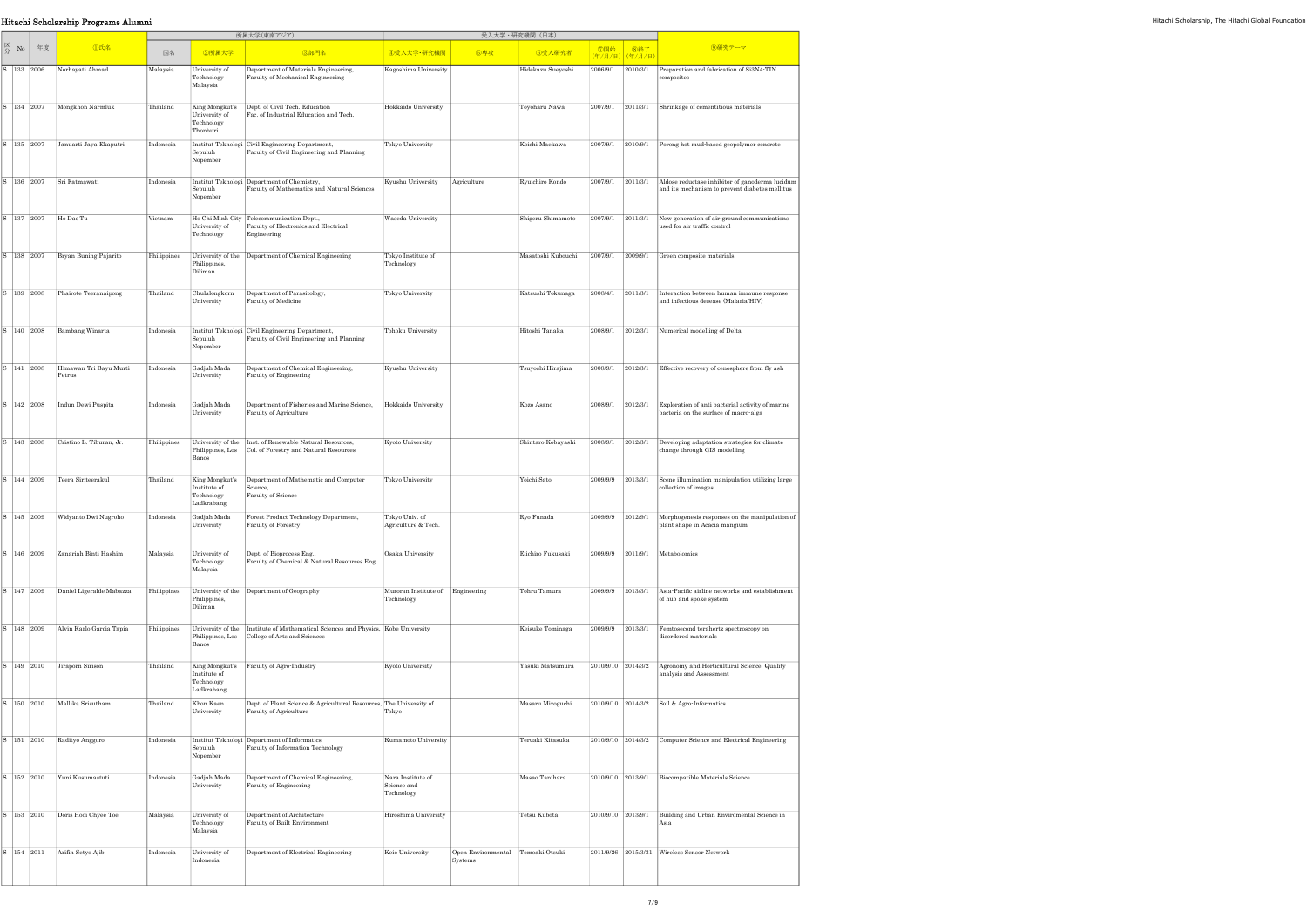## **Hitachi Scholarship Programs Alumni** Hitachi Scholarship, The Hitachi Global Foundation

|     |            |    |                                       |             |                                                              | 所属大学(東南アジア)                                                                                              |                                                                             |                   | 受入大学·研究機関 (日本)                  |                           |                        |                                                                                                                         |
|-----|------------|----|---------------------------------------|-------------|--------------------------------------------------------------|----------------------------------------------------------------------------------------------------------|-----------------------------------------------------------------------------|-------------------|---------------------------------|---------------------------|------------------------|-------------------------------------------------------------------------------------------------------------------------|
| 区分  | No         | 年度 | <b></b> ①氏名                           | 国名          | 2所属大学                                                        | 3部門名                                                                                                     | 4受入大学·研究機関                                                                  | 6専攻               | 6受入研究者                          | ⑦開始                       | 8終了<br>(年/月/日) (年/月/日) | 9研究テーマ                                                                                                                  |
|     | 155 2011   |    | Muthi Ikawati                         | Indonesia   | Gadjah Mada<br>University                                    | Department of Pharmaceutical Chemistry,<br>Faculty of Pharmacy                                           | Nara Institute of<br>Science and<br>Technology                              |                   | Masashi Kawaichi                | 2011/9/26 2015/3/31       |                        | Exploration for Physiological function of HtrA1                                                                         |
| l S | 156 2011   |    | Suherman                              | Indonesia   | Gadjah Mada<br>University                                    | Department of Chemistry,<br>Faculty of Mathematics and National Sciences                                 | Hokkaido University                                                         |                   | Toshikazu Kawaguchi             | 2011/9/26 2015/3/31       |                        | Development of the Biosensor Utilized Surface<br>Plasmon Resonance (SPR) Sensor                                         |
|     | S 157 2011 |    | Analyn Licong Codilan                 | Philippines | Philippines, Los<br>Banos                                    | University of the Institute of Renewable Natural Resources,<br>College of Forestry and Natural Resources | The University of<br>Tokyo                                                  |                   | Norihiko Shiraishi              |                           | 2011/9/26 2015/3/31    | Allometric equations for mangrove species                                                                               |
|     | S 158 2011 |    | Hanh Thi Thu Tran                     | Vietnam     | University of<br>Technology                                  | Ho Chi Minh City Department of Applied Physics,<br>Faculty of Applied Science                            | The University of<br>Tokyo                                                  |                   | Osamu Sugino                    |                           | 2011/9/26 2014/9/30    | Computer simulation of liquid and amorphous<br>GaAs                                                                     |
|     | S 159 2012 |    | Sumarsono Sudarto                     | Indonesia   | University of<br>Indonesia                                   | Department of Industial Engineering,<br>Faculty of Engineering                                           | Hiroshima University                                                        |                   | Katsuhiko Takahashi             | 2012/9/24 2016/3/31       |                        | Good Governance in Multi-National Supply<br>Networks - Supply Chain Social Responsibility<br>and Sustainability Aspects |
|     | S 160 2012 |    | Mohammad Mi'radj Isnaini              | Indonesia   | of Technology                                                | Bandung Institute Faculty of Industrial Technology                                                       | Kobe University                                                             |                   | Keiichi Shirase                 | 2012/9/24 2016/3/31       |                        | Intelligent Manufacturing System towards Green<br>Manufacturing Concept                                                 |
|     | S 161 2012 |    | Dini Wahyu Kartika Sari               | Indonesia   | Gadjah Mada<br>University                                    | Department of Fisheries,<br>Faculty of Agriculture                                                       | Nara Institute of<br>Science and<br>Technology                              |                   | Yasumasa Bessho                 | 2012/9/24 2016/3/31       |                        | The Role of Retinoic Acid Signaling in the<br>Vertebrate Pattern Formation                                              |
|     | S 162 2012 |    | Endita Prima Ari Pratiwi              | Indonesia   | Gadjah Mada<br>University                                    | Department of Civil and Environmental<br>Engineering,<br>Faculty of Engineering                          | Kyushu University                                                           |                   | Yoshiyuki Shino                 | 2012/9/24 2016/3/31       |                        | Regional Irrigation Water Management<br>Scenarios for Sustainable and Integrated<br>Development of Paddy Fields Area    |
|     | S 163 2012 |    | Sirawadee Arunyanart                  | Thailand    | Khon Kaen<br>University                                      | Department of Industrial Engineering,<br>Faculty of Engineering                                          | Waseda University                                                           |                   | Kazuho Yoshimot                 | 2012/9/24 2016/3/31       |                        | Fragmentation of Japanese Electronics<br>Companies from Thailand to Other GMS<br>Countries                              |
|     | S 164 2012 |    | Tung Duc Le                           | Vietnam     | of Science and<br>Technology                                 | Hanoi University High Performance Computing Center                                                       | National Institute of<br>Informatics                                        |                   | Zhenjiang Hu                    | 2012/9/24 2016/3/31       |                        | Optimizations for Skeletal Parralel Programs                                                                            |
|     | S 165 2012 |    | Dennis Marvin Opena<br>Santiago       | Philippines | University of the<br>Philippines, Los<br>Banos               | Food Science Cluster, College of Agriculture                                                             | Obihiro University of Agriculture<br>Agriculture and<br>Veterinary Medicine |                   | Hiroshi Koaze                   | 2012/9/24 2016/3/31       |                        | Physicochemical Properties and Processing<br>Potential of New Varieties of Starchy Crops in<br>the Philippines          |
|     | S 166 2013 |    | Teufic Alif Kurniawan                 | Indonesia   | University of<br>Indonesia                                   | Department of Electrical Engineering,<br>Faculty of Engineering                                          | Waseda University                                                           |                   | Toshihiko Yoshimasu             | $ 2013/9/23 $ $ 2000/1/1$ |                        | Concurrent Multiband Direct Conversation<br>Receiver for Single RAN Network                                             |
|     |            |    | S 167 2013 Fadhila Achmadi Rosvid     | Indonesia   | of Technology                                                | Bandung Institute Department of Mining Engineering.<br>Faculty of Mining and Petroleum Eng               | Akita University                                                            |                   | Tsukuvoshi Adachi               |                           |                        | $\vert$ 2013/9/24 $\vert$ 2017/3/31 $\vert$ Optimizing the Coal Production in Indonesia                                 |
|     | S 168 2013 |    | Pritta Etriana Putri Nugroho          | Indonesia   | of Technology                                                | Bandung Institute Department of Mathmatics,<br>Faculty of Mathematics and Natural Sciences               | Tohoku University                                                           |                   | Akihiro Munemasa                | 2013/9/25 2017/3/31       |                        | Various Construction of Generalized Type of<br>Hadamard Matrices and Its Application                                    |
| S   | 169 2013   |    | Jonathan Villaroza Caalim             | Philippines | Philippines,<br>Diliman                                      | University of the Institute of Mathematics, College of Science                                           | University of Tsukuba                                                       |                   | Shigeki Adachi                  |                           | 2013/9/26 2017/3/31    | Spectral Property Related to Pisot Numbers                                                                              |
|     | S 170 2013 |    | Wapee Manopiniwes                     | Thailand    | Chiang Mai<br>University                                     | Department of Modern Management & Info<br>Tech<br>Media and Technology                                   | Sophia University                                                           |                   | Takashi Irohara                 | 2013/9/27 2017/3/31       |                        | Modeling Integrated Supply Chain Logistics in<br>Disaster Relief Operation: Thailand Flood Case<br>Study                |
|     | S 171 2014 |    | Muhammad Prima Putra                  | Indonesia   | Gadjah Mada<br>University                                    | Department of Fisheries,<br>Faculty of Agriculture                                                       | The University of<br>Tokyo                                                  |                   | Prof. Makoto Nishiyama 2014/10  |                           | 2018/3/31              | Biotechnology/Enzyme                                                                                                    |
|     | S 172 2014 |    | Johan Syafri Mahathir Ahmad Indonesia |             | Gadjah Mada<br>University                                    | Department of Civil & Environmental<br>Engineering,<br>Faculty of Engineering                            | University of Tsukuba                                                       |                   | Prof. Zhongfang LEI             | 2014/12                   | 2018/3/31              | Sustainable Environmental Study                                                                                         |
|     | S 173 2014 |    | Arif Fadlan                           | Indonesia   | Sepuluh<br>Nopember                                          | Institut Teknologi Department of Chemistry,<br>Faculty of Mathematic and Natural Sciences                | Nara Institute of<br>Science and<br>Technology                              |                   | Prof. Kiyomi Kakiuchi   2014/10 |                           | 2018/3/31              | Synthetic Organic Chemistry                                                                                             |
|     | S 174 2014 |    | Warayut Kampeerawat                   | Thailand    | Khon Kaen<br>University                                      | Department of Electrical Engineering,<br>Faculty of Engineering                                          | The University of<br>Tokyo                                                  |                   | Prof. Takafumi Koseki 2014/10   |                           | 2018/3/31              | Electrical and Electronic Engineering                                                                                   |
|     | S 175 2014 |    | Duy Phuoc Tran                        | Vietnam     | University of<br>Technology                                  | Ho Chi Minh City   Faculty of Applied Sciences                                                           | The University of<br>Tokyo                                                  |                   | Prof. Akio Kitao                | 2014/10                   |                        | 2015/8/17 Computational Biology                                                                                         |
|     | S 176 2015 |    | Yuli Setiyorini                       | Indonesia   | Institut Teknologi Materials Research<br>Sepuluh<br>Nopember | Deformation Processing                                                                                   | Tohoku University                                                           | Material Research | Akihiko Chiba                   | 2016/4/1                  | 2019/3/1               | Development of metallic biomaterials,<br>particularly fabrication of artificial hip joint<br>made of CoCrMo alloy       |